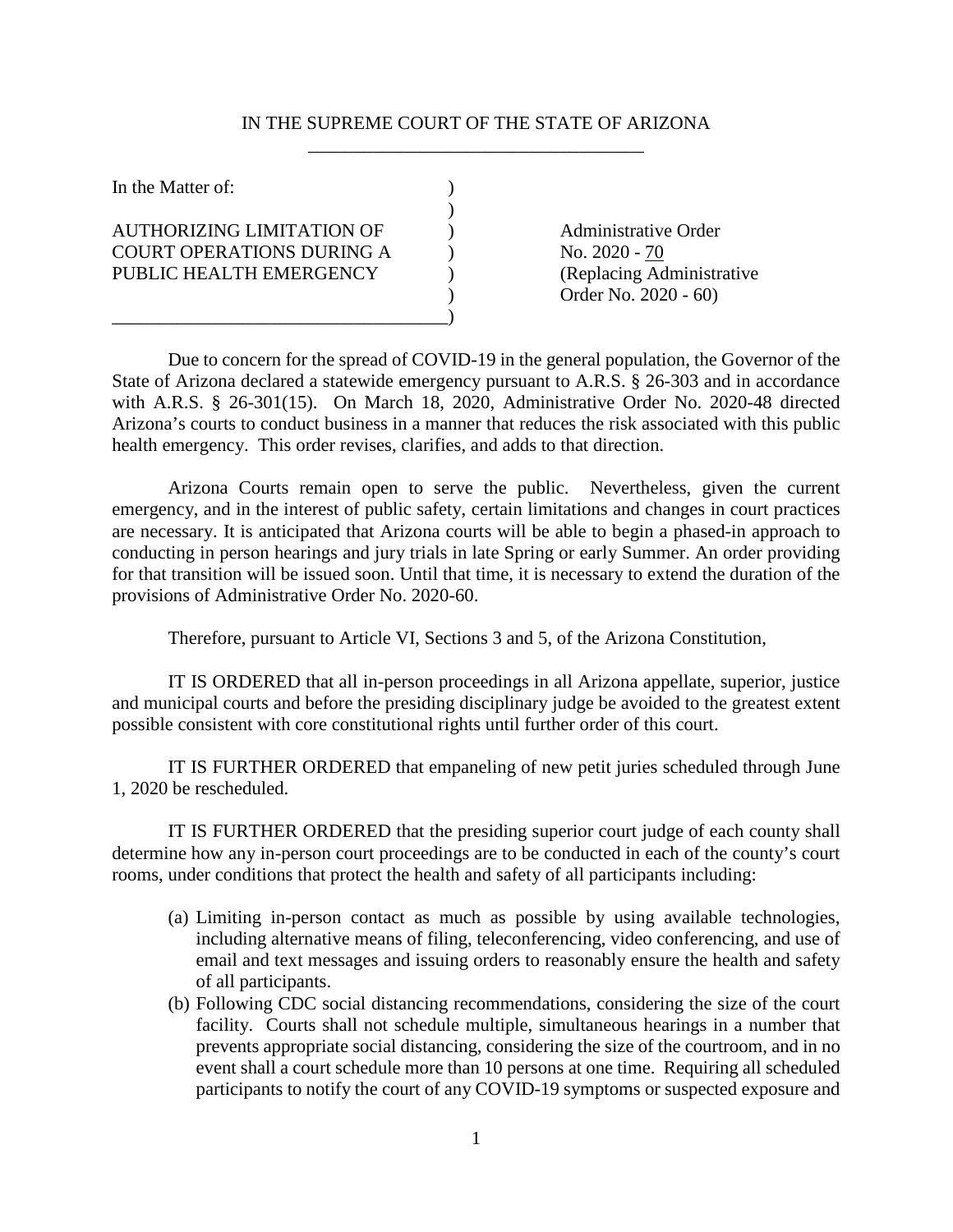to refrain from coming to the courthouse. The intent of this order is to discourage the use of large group scheduling of court hearings. However, in extraordinary circumstances, and with appropriate precautions, the presiding judge may authorize groups larger than 10 but in no event larger than 25.

- (c) Limiting any required in-person proceedings to attorneys, parties, victims, witnesses, jurors, court personnel, and other necessary persons, where necessary to maintain the recommended social distancing within a court facility, and authorizing trial judges to make reasonable orders to ensure the health and safety of hearing participants consistent with the parties' right to due process of law.
- (d) Liberally granting continuances and additional accommodations to parties, witnesses, attorneys, jurors and others with business before the courts who are at a high risk of illness from COVID-19.

IT IS FURTHER ORDERED that the presiding superior court judge continue to meet with local criminal justice system stakeholders to coordinate how best to handle criminal proceedings, including grand jury proceedings, for the duration of this health emergency.

IT IS FURTHER ORDERED that, until further order, the presiding superior court judge of each county is authorized to adopt or suspend any local rules and orders needed to address the current public health emergency in cooperation with public health officials and to take any reasonable action that the circumstances require to enable necessary operations of the superior, justice and municipal courts in each county.

IT IS FURTHER ORDERED that any court rule that impedes a judge's or court clerk's ability to use available technologies to eliminate or limit in-person contact in the conduct of court business is suspended through June 1, 2020, except such suspension is subject to constitutional requirements. Judges may hold ex parte hearings on orders of protection telephonically.

IT IS FURTHER ORDERED that if it becomes necessary to close court offices to the public during the period of suspension, these offices shall remain accessible to the public by telephone and email during their regular business hours to the greatest extent possible, including using drop boxes for documents that cannot be e-filed.

IT IS FURTHER ORDERED that for the period March 18, 2020 through June 1, 2020 if a judge is unable to rule on a pending matter due to illness or is otherwise unable to work, the judge is deemed to be physically disabled and therefore that period is excluded from the calculation of the 60 days from the date of submission in which a matter must be determined under ARS § 12- 128.01 or § 11-424.02.

IT IS FURTHER ORDERED that the period March 18, 2020 through June 1, 2020:

 (a) Is excluded from calculation of time under rule provisions and statutory procedures that require court proceedings to be held within a specific period of time, including Rule 8, Rules of Criminal Procedure; Rules 17, 79 and 100, Rules of Procedure for the Juvenile Court; Rules 2 and 3, Rules of Procedure in Eviction Actions and Rule 38.1(d)(2), Rules of Civil Procedure. A judge, pursuant to Rule 8, may extend this exclusion of time in criminal cases, for good cause.